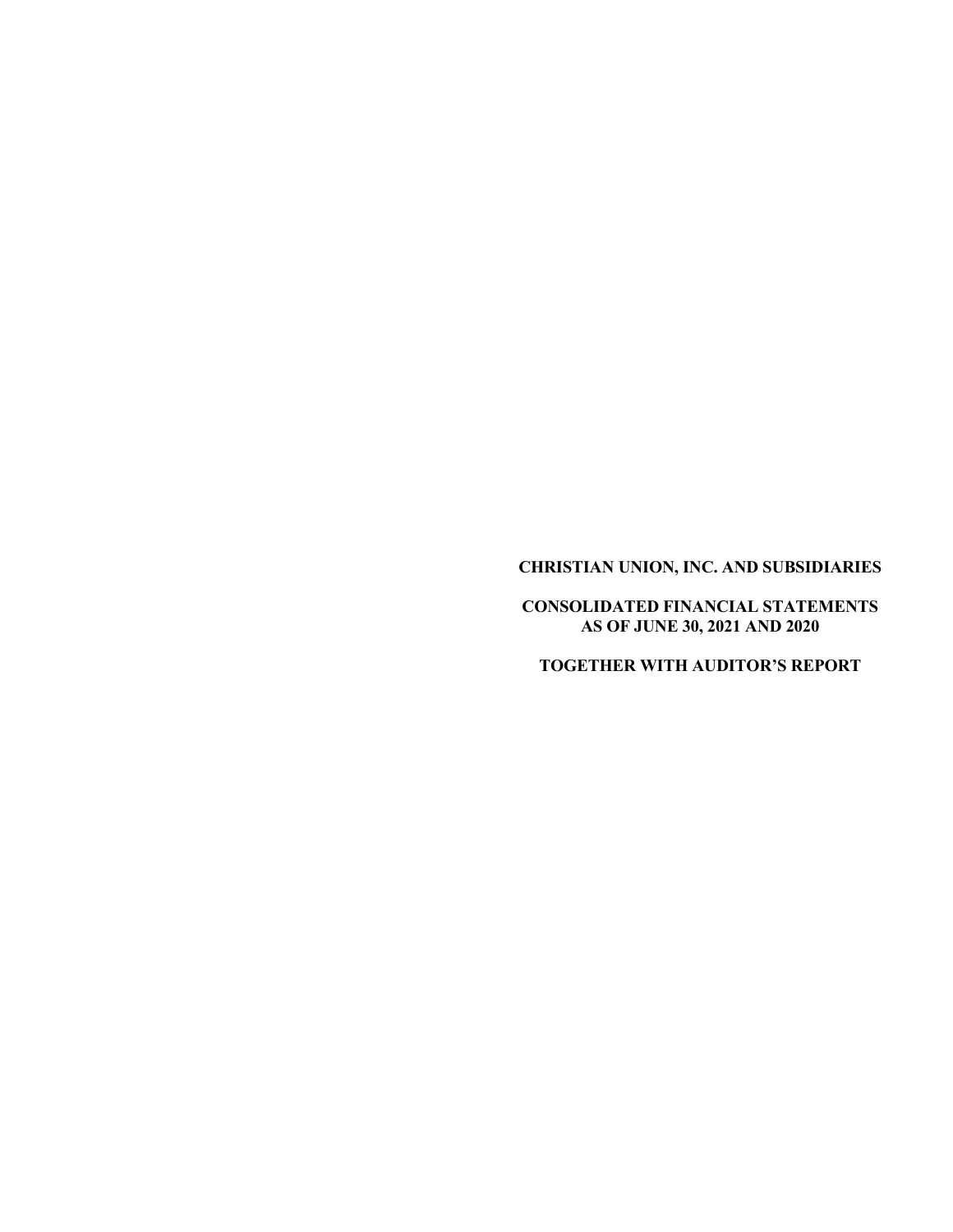

**Certified Public Accountants** 4320 WINFIELD ROAD, SUITE 450 WARRENVILLE, IL 60555 630 665 4440 duganlopatka.com

# INDEPENDENT AUDITOR'S REPORT

To the Board of Directors of Christian Union, Inc. and Subsidiaries:

 We have audited the accompanying consolidated financial statements of Christian Union, Inc. and Subsidiaries (a nonprofit organization), which comprise the consolidated statement of financial position as of June 30, 2021, and the related consolidated statements of activities, cash flows, and functional expenses for the year then ended, and the related notes to the consolidated financial statements.

# *Management's Responsibility for the Financial Statements*

 Management is responsible for the preparation and fair presentation of these consolidated financial statements in accordance with accounting principles generally accepted in the United States of America; this includes the design, implementation, and maintenance of internal control relevant to the preparation and fair presentation of consolidated financial statements that are free from material misstatement, whether due to fraud or error.

# *Auditor's Responsibility*

 Our responsibility is to express an opinion on these consolidated financial statements based on our audit. We conducted our audit in accordance with auditing standards generally accepted in the United States of America. Those standards require that we plan and perform the audit to obtain reasonable assurance about whether the consolidated financial statements are free from material misstatement.

 An audit involves performing procedures to obtain audit evidence about the amounts and disclosures in the consolidated financial statements. The procedures selected depend on the auditor's judgment, including the assessment of the risks of material misstatement of the financial statements, whether due to fraud or error. In making those risk assessments, the auditor considers internal control relevant to the entity's preparation and fair presentation of the financial statements in order to design audit procedures that are appropriate in the circumstances, but not for the purpose of expressing an opinion on the effectiveness of the entity's internal control. Accordingly, we express no such opinion. An audit also includes evaluating the appropriateness of accounting policies used, and the reasonableness of significant accounting estimates made by management, as well as evaluating the overall presentation of the financial statements.

 We believe that the audit evidence we have obtained is sufficient and appropriate to provide a basis for our audit opinion.

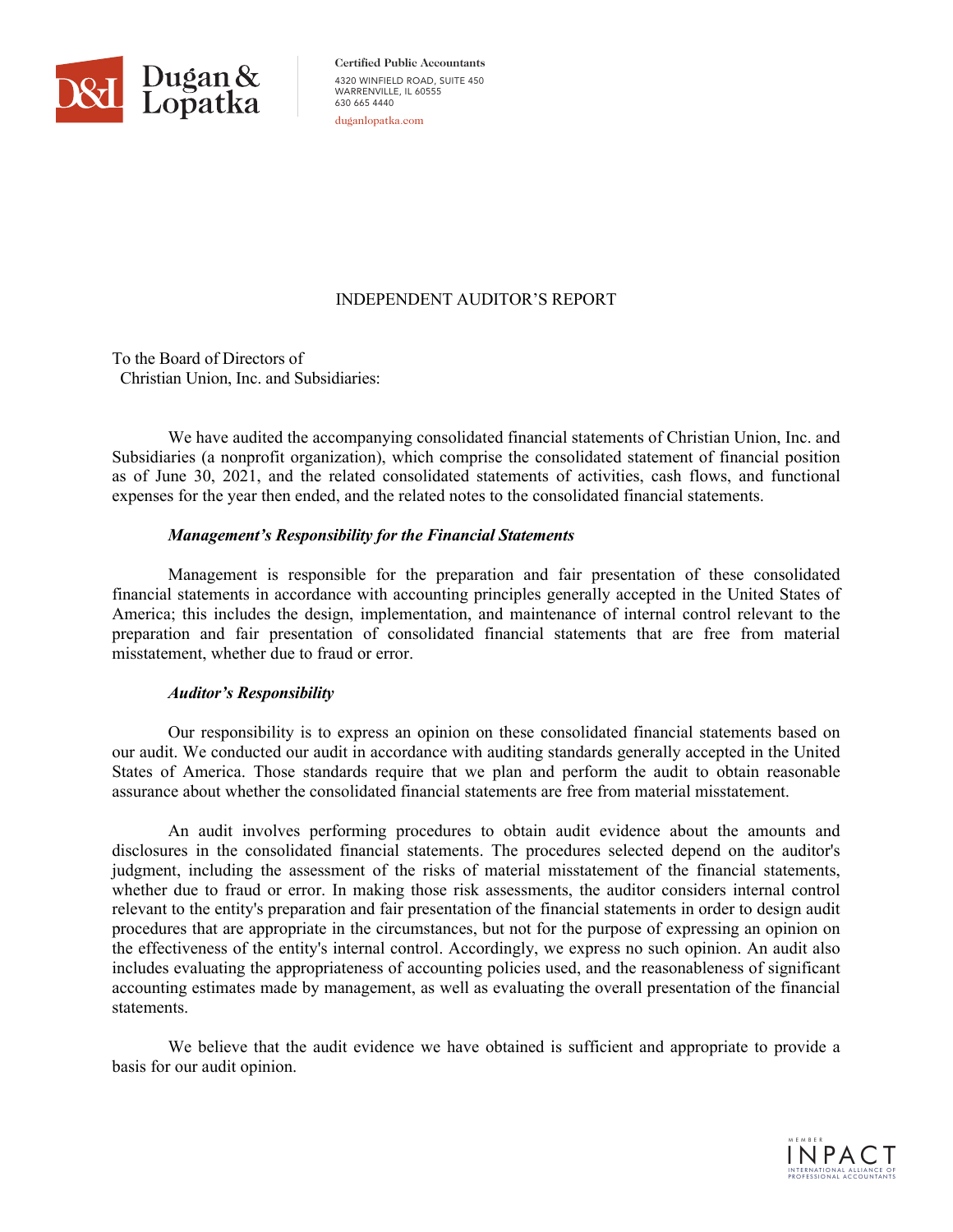To the Board of Directors of Christian Union, Inc. Page two

### *Opinion*

 In our opinion, the consolidated financial statements referred to above present fairly, in all material respects, the financial position of Christian Union, Inc. and Subsidiaries as of June 30, 2021, and the changes in its net assets and its cash flows for the year then ended, in accordance with accounting principles generally accepted in the United States of America.

# *Report on Summarized Comparative Information*

We have previously audited the Christian Union's 2020 financial statements, and we expressed an unmodified audit opinion on those audited financial statements in our report dated December 8, 2020. In our opinion, the summarized comparative information presented herein as of and for the year ended June 30, 2020, is consistent, in all material respects, with the audited financial statements from which it has been derived.

Dugan + Dopatha

DUGAN & LOPATKA

Warrenville, Illinois November 19, 2021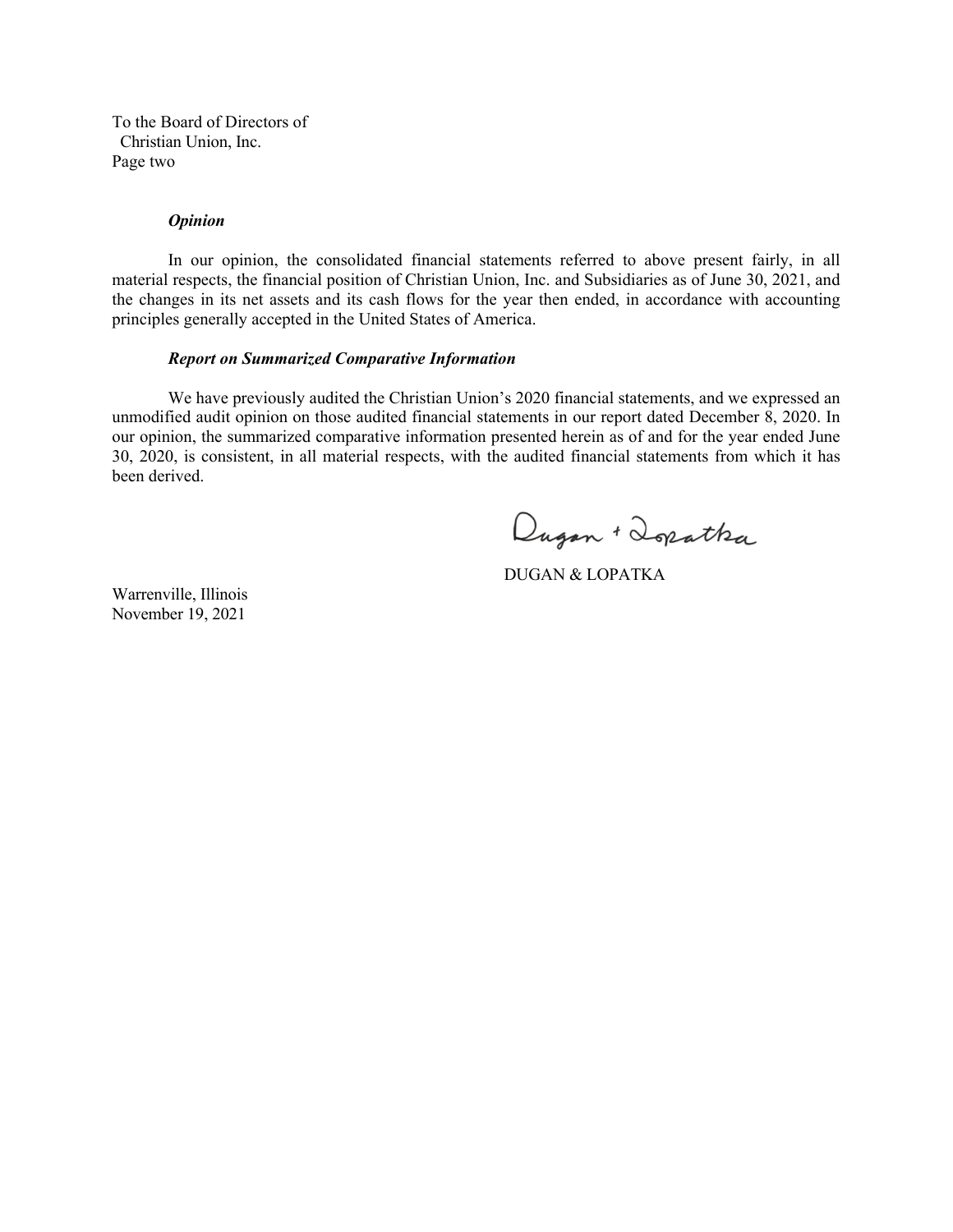# EXHIBIT 1

# CHRISTIAN UNION, INC. AND SUBSIDIARIES CONSOLIDATED STATEMENT OF FINANCIAL POSITION JUNE 30, 2021 AND 2020

|                                                                                           | 2021            | 2020            |
|-------------------------------------------------------------------------------------------|-----------------|-----------------|
| ASSETS                                                                                    |                 |                 |
| Cash and cash equivalents (including $$1,008,152$ and $$1,032,674$<br>of restricted cash) | \$<br>1,771,478 | \$<br>2,315,807 |
| Unconditional promises to give, net of discount                                           | 262,495         | 206,695         |
| Investments                                                                               | 1,096,713       | 927,336         |
| Other receivables and prepaid expenses                                                    |                 | 60,137          |
| Deposits                                                                                  | 11,385          | 11,385          |
| Property and equipment, net of accumulated depreciation                                   | 9,579,437       | 9,839,703       |
| Total assets                                                                              | 12,721,508      | 13,361,063      |

# LIABILITIES AND NET ASSETS

| <b>LIABILITIES:</b>                     |    |            |               |            |
|-----------------------------------------|----|------------|---------------|------------|
| Accounts payable and accrued expenses   | \$ | 74,933     | $\mathcal{S}$ | 158,135    |
| Line of credit                          |    | 4,167,658  |               | 5,106,858  |
| Loan payable                            |    |            |               | 180,000    |
| Mortgage payable                        |    | 1,880,420  |               | 2,037,700  |
| Payroll Protection Program loan payable |    | 2,787,193  |               | 1,346,236  |
| Security deposits                       |    | 20,500     |               | 15,500     |
|                                         |    |            |               |            |
| Total liabilities                       |    | 8,930,704  |               | 8,844,429  |
|                                         |    |            |               |            |
| <b>NET ASSETS:</b>                      |    |            |               |            |
| Without donor restrictions              |    | 2,782,652  |               | 3,483,960  |
| With donor restrictions                 |    | 1,008,152  |               | 1,032,674  |
|                                         |    |            |               |            |
| Total net assets                        |    | 3,790,804  |               | 4,516,634  |
|                                         |    |            |               |            |
| Total liabilities and net assets        | S  | 12,721,508 | \$            | 13,361,063 |

The accompanying notes are an integral part of this statement.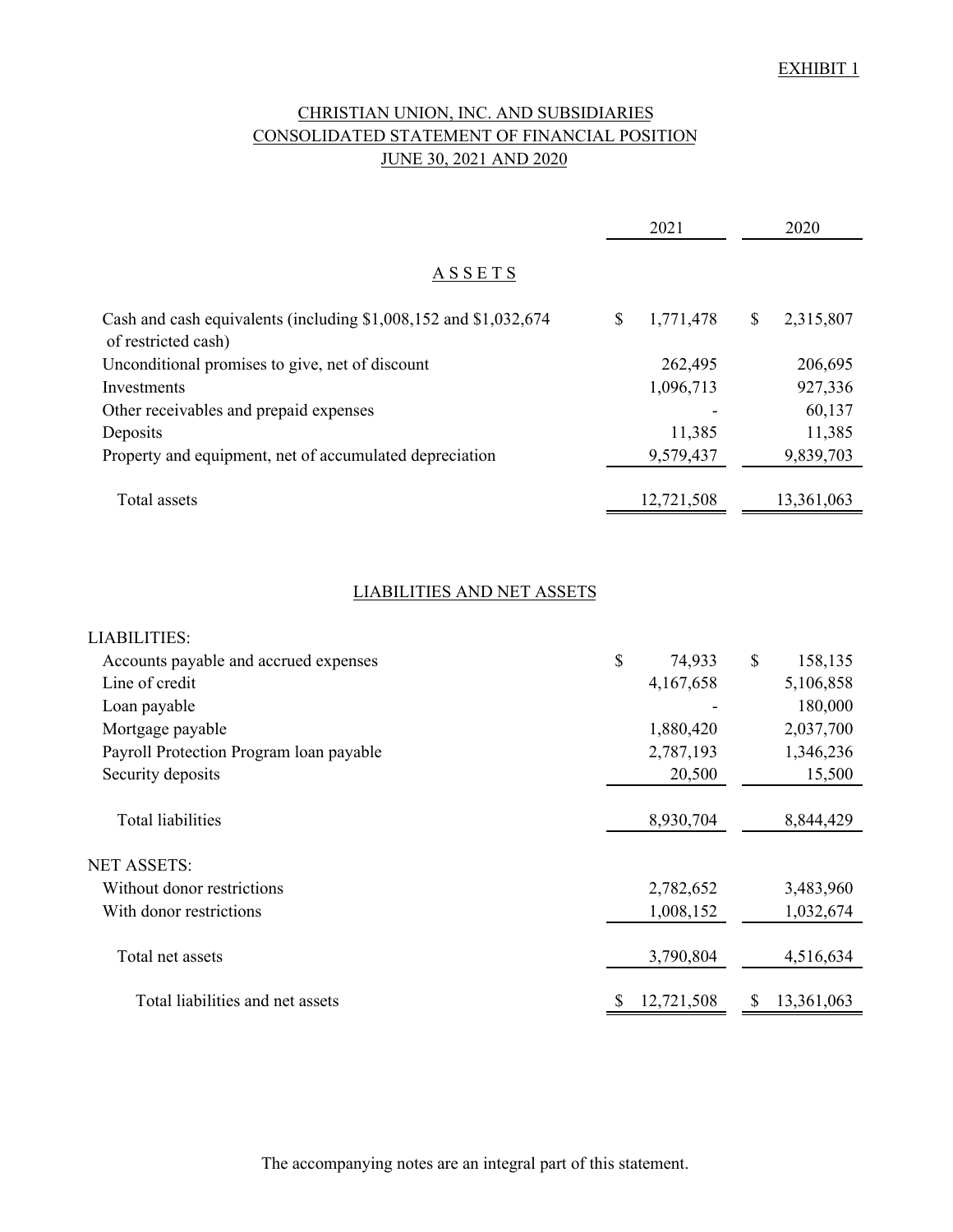# CHRISTIAN UNION, INC. AND SUBSIDIARIES CONSOLIDATED STATEMENT OF ACTIVITIES FOR THE YEAR ENDED JUNE 30, 2021 (with comparative totals for 2020)

|                                          |                      | 2020         |                 |                  |
|------------------------------------------|----------------------|--------------|-----------------|------------------|
|                                          | <b>Without Donor</b> | With Donor   |                 |                  |
|                                          | Restrictions         | Restrictions | Total           | Total            |
| REVENUE AND OTHER SUPPORT:               |                      |              |                 |                  |
| Contributions                            | 4,799,287            | \$           | \$<br>4,799,287 | 11,706,941<br>\$ |
| Loans converted to contributions         | 1,180,000            |              | 1,180,000       |                  |
| Investment return, net                   | 214,821              |              | 214,821         | (39, 526)        |
| Advertising and miscellaneous income     | 48,401               |              | 48,401          | 49,508           |
| Rental income                            | 202,900              |              | 202,900         | 226,762          |
| (Loss) on sale of property and equipment | (1,535)              |              | (1, 535)        | (58, 720)        |
| Net assets released from restrictions    | 24,522               | (24, 522)    |                 |                  |
| Total revenue and other support          | 6,468,396            | (24, 522)    | 6,443,874       | 11,884,965       |
| <b>EXPENSES:</b>                         |                      |              |                 |                  |
| Program services                         | 5,569,747            |              | 5,569,747       | 9,122,214        |
| Fundraising and development              | 731,338              |              | 731,338         | 892,928          |
| General and administrative               | 868,619              |              | 868,619         | 1,389,446        |
| Total expenses                           | 7,169,704            |              | 7,169,704       | 11,404,588       |
| <b>CHANGE IN NET ASSETS</b>              | (701, 308)           | (24, 522)    | (725, 830)      | 480,377          |
| NET ASSETS, Beginning of year            | 3,483,960            | 1,032,674    | 4,516,634       | 4,036,257        |
| NET ASSETS, End of year                  | 2,782,652            | 1,008,152    | 3,790,804<br>\$ | 4,516,634        |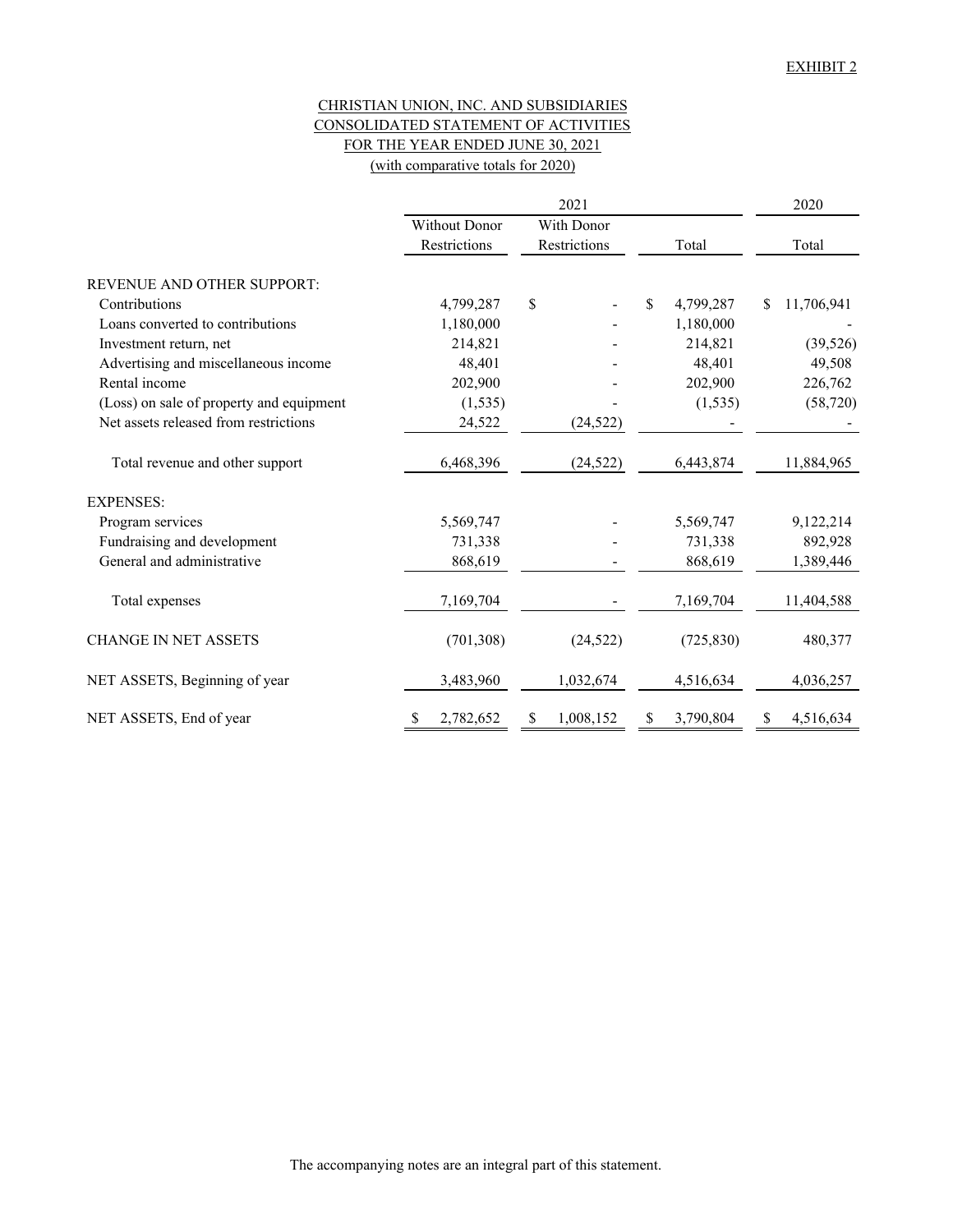# CHRISTIAN UNION, INC. AND SUBSIDIARIES CONSOLIDATED STATEMENT OF CASH FLOWS FOR THE YEARS ENDED JUNE 30, 2021 AND 2020

|                                                            | 2021                      |                  | 2020          |  |
|------------------------------------------------------------|---------------------------|------------------|---------------|--|
| CASH FLOWS FROM OPERATING ACTIVITIES:                      |                           |                  |               |  |
| Increase in net assets                                     | $\boldsymbol{\mathsf{S}}$ | (725, 830)<br>\$ | 480,377       |  |
| Adjustments to reconcile increase (decrease) in net assets |                           |                  |               |  |
|                                                            |                           |                  |               |  |
| to net cash provided by (used in) operating activities:    |                           |                  |               |  |
| Line of credit converted to a contribution by lender       | (1,000,000)               |                  |               |  |
| Note payable converted to a contribution by lender         |                           | (180,000)        |               |  |
| Depreciation                                               |                           | 258,731          | 272,527       |  |
| Amortization                                               |                           | 2,370            | 4,277         |  |
| Realized and unrealized (gain) loss on investments         |                           | (176, 362)       | 61,878        |  |
| Loss on disposal of property and equipment                 |                           | 1,535            | 58,720        |  |
| Changes in assets and liabilities:                         |                           |                  |               |  |
| (Increase) in unconditional promises to give               |                           | (55,800)         | (172, 136)    |  |
| Decrease in other receivables and prepaid expenses         |                           | 60,137           | 15,517        |  |
| Decrease in deposits                                       |                           |                  | 22,879        |  |
| Increase in accounts payable and accrued expenses          |                           | (83,202)         | 41,538        |  |
| Increase in security deposits                              |                           | 5,000            |               |  |
| Net cash provided by (used in) operating activities        | (1,893,421)               |                  | 785,577       |  |
| CASH FLOWS FROM INVESTING ACTIVITIES:                      |                           |                  |               |  |
| Proceeds from sales of investments                         |                           | 50,000           | 44,146        |  |
| Purchases of investments                                   |                           | (43, 015)        | (52, 992)     |  |
| Proceeds from sale of property and equipment               |                           |                  | 150,657       |  |
| Purchase of property and equipment                         |                           |                  | (5,276)       |  |
| Net cash provided by investing activities                  |                           | 6,985            | 136,535       |  |
| CASH FLOWS FROM FINANCING ACTIVITIES:                      |                           |                  |               |  |
| Net proceeds (repayments) to/from line of credit           |                           | 60,800           | (936, 535)    |  |
| Proceeds from Payroll Protection Program note payable      | 1,440,957                 |                  | 1,345,327     |  |
| Repayment of debt - mortgage payable                       |                           | (159, 650)       | (1, 111, 567) |  |
| Net cash provided by (used in) by financing activities     | 1,342,107                 |                  | (702, 775)    |  |
| NET CHANGE IN CASH AND CASH EQUIVALENTS                    |                           | (544, 329)       | 219,337       |  |
| CASH AND CASH EQUIVALENTS, Beginning of year               | 2,315,807                 |                  | 2,096,470     |  |
| CASH AND CASH EQUIVALENTS, End of year                     | \$<br>1,771,478           | \$               | 2,315,807     |  |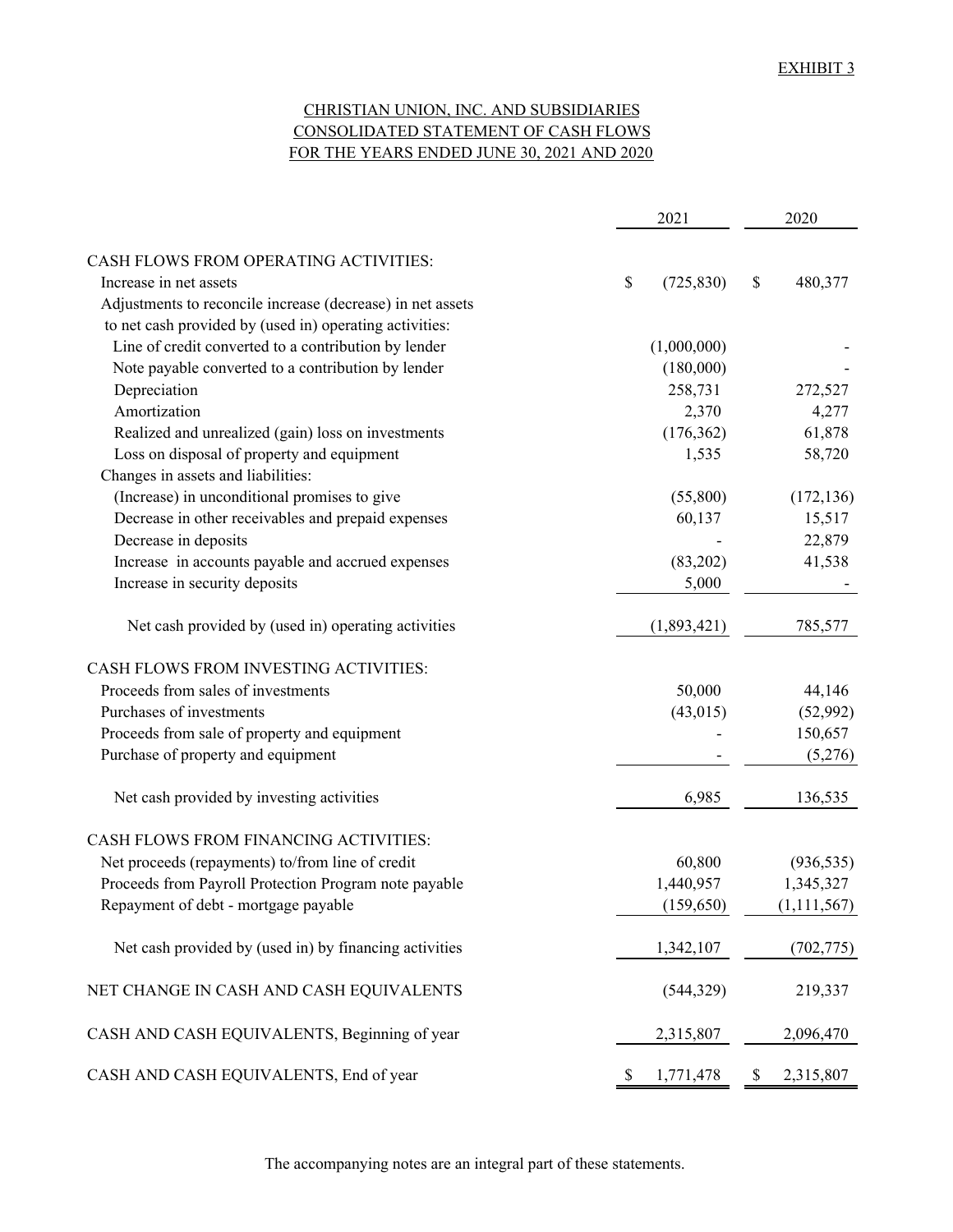# CHRISTIAN UNION, INC. AND SUBSIDIARIES CONSOLIDATED STATEMENT OF FUNCTIONAL EXPENSES FOR THE YEAR ENDED JUNE 30, 2021 (with comparative totals for 2020)

|                                  |    | Program<br>Services | Management<br>and General |    | Fundraising<br>Expenses |    | Total<br>Expenses |    | 2020<br>Total |
|----------------------------------|----|---------------------|---------------------------|----|-------------------------|----|-------------------|----|---------------|
| <b>Salaries</b>                  | \$ | 3,416,286           | \$<br>402,293             | \$ | 602,454                 | \$ | 4,421,033         | \$ | 6,343,781     |
| <b>Benefits</b>                  |    | 929,426             | 102,868                   |    | 94,259                  |    | 1,126,553         |    | 1,267,061     |
| Campus Ministry activities       |    | 136,622             |                           |    | 6,248                   |    | 142,870           |    | 439,036       |
| Conferences and meetings         |    | 30,752              |                           |    | 850                     |    | 31,602            |    | 465,049       |
| Lodging, meals and travel        |    | 30,367              | 2,599                     |    | 30,322                  |    | 63,288            |    | 247,299       |
| Marketing                        |    | 41,334              | 17                        |    | 322                     |    | 41,673            |    | 376,505       |
| Office supplies and equipment    |    | 23,233              | 1,731                     |    | 1,831                   |    | 26,795            |    | 104,729       |
| Professional fees                |    | 144,282             | 153,000                   |    | 42,677                  |    | 339,959           |    | 340,921       |
| Bank and payroll service charges |    | 49,916              | 3,118                     |    | 22,230                  |    | 75,264            |    | 148,667       |
| Property and directors insurance |    | 26,330              | 67                        |    | 89                      |    | 26,486            |    | 58,619        |
| Depreciation and amortization    |    | 260,302             | 200                       |    | 599                     |    | 261,101           |    | 276,373       |
| Repairs and maintenance          |    | 54,967              | 259                       |    | 345                     |    | 55,571            |    | 133,699       |
| Rent expense                     |    | 59,135              | 7,747                     |    | 3,159                   |    | 70,041            |    | 310,132       |
| Real estate taxes                |    | 53,562              |                           |    |                         |    | 53,562            |    | 42,627        |
| Contributions                    |    | 8,550               |                           |    |                         |    | 8,550             |    | 95,055        |
| Interest expense                 |    | 71,330              | 60,800                    |    |                         |    | 132,130           |    | 189,592       |
| Fax, telephone and utilities     |    | 62,718              | 2,577                     |    | 5,804                   |    | 71,099            |    | 124,037       |
| Office expense                   |    | 170,635             | (5,938)                   |    | 57,430                  |    | 222,127           |    | 441,406       |
| Total functional expenses        | S  | 5,569,747           | \$<br>731,338             | S  | 868,619                 | S  | 7,169,704         | S  | 11,404,588    |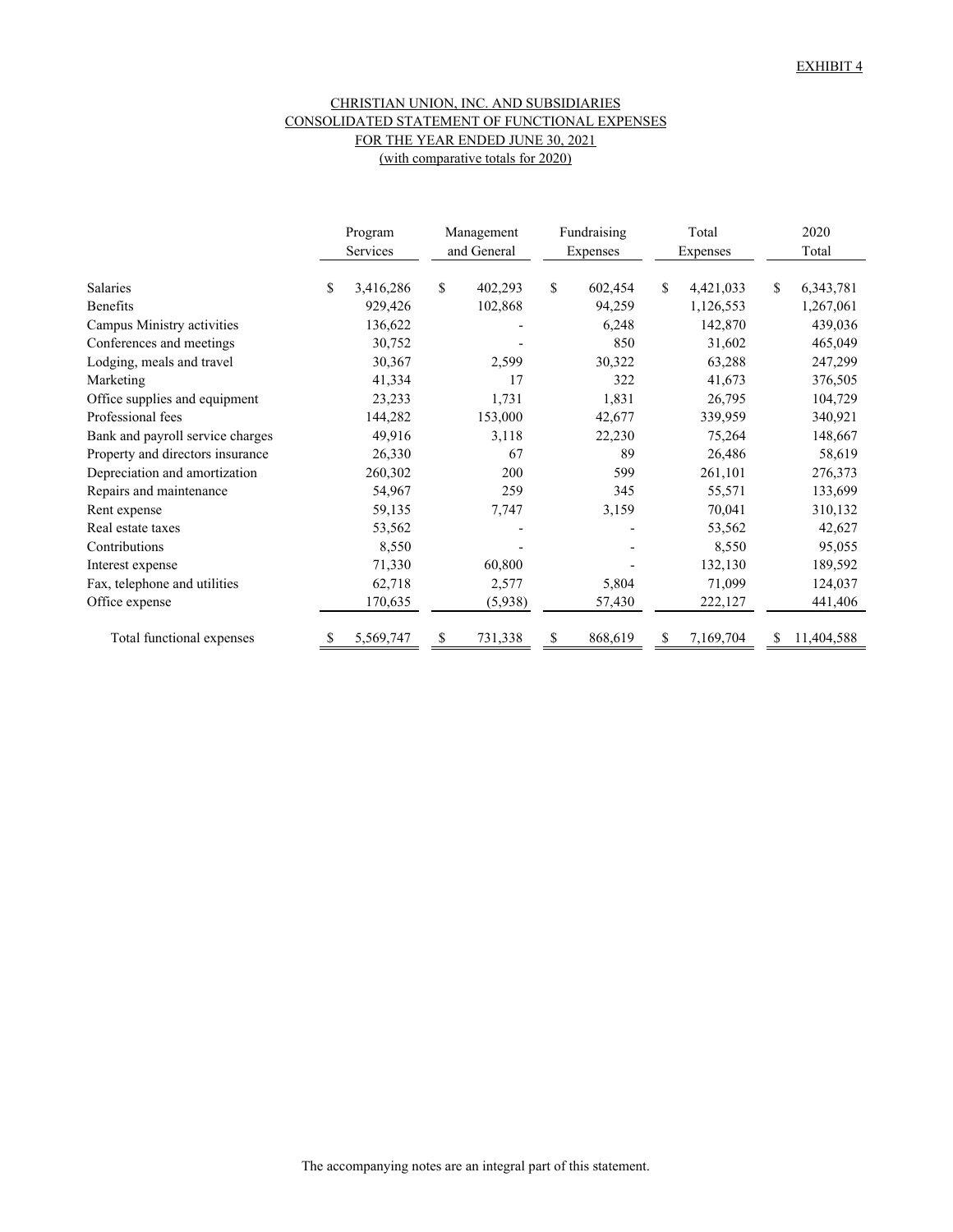# CHRISTIAN UNION, INC. AND SUBSIDIARIES CONSOLIDATED NOTES TO FINANCIAL STATEMENTS JUNE 30, 2021 AND 2020

#### (1) NATURE OF ACTIVITIES AND SUMMARY OF SIGNIFICANT ACCOUNTING POLICIES:

 Christian Union, Inc. (the Organization) is a nonprofit Christian ministry founded in 2002 to transform our nation and world by developing and connecting bold Christian leaders. Christian Union focuses energy toward developing Christian leaders at nine universities and select cities because of their extraordinary influence on our culture and society. The universities are Brown, Columbia, Cornell, Dartmouth, Harvard, Penn, Princeton, Stanford, and Yale.

 Christian Union, Inc. has received a letter of determination from the Internal Revenue Service stating that it is exempt from federal income taxes under Section 501 (c)(3) of the Internal Revenue Code. Accordingly, no provision for income taxes has been made in the accompanying financial statements.

 The financial statements were available to be issued on November 19, 2021, with subsequent events being evaluated through this date.

 The following is a summary of the significant accounting policies and practices reflected in the accompanying financial statements.

#### Basis of Consolidation -

 RI Real Estate Investments, LLC; Ithaca Investments, LLC; 31 Whitney, LLC; Melrose Center, LLC; and 529 W 113<sup>th</sup> Street, LLC are consolidated with Christian Union, Inc. for financial report purposes. Christian Union, Inc. is the single member of all the LLCs and therefore controls all of the entities. All significant intercompany account balances and transactions have been eliminated.

# Basis of Accounting -

 The financial statements are maintained on the accrual basis of accounting which recognizes revenue as it is earned and expenses as they are incurred.

#### Basis of Presentation -

 Christian Union, Inc. is required to report information regarding its financial position and activities according to two classes of net assets: net assets without donor restrictions and net assets with donor restrictions.

*Without donor restrictions* - Net assets that are not subject to donor-imposed stipulations and may be expensed for any purpose in performing the primary objectives of Christian Union, Inc. These net assets may be used at the discretion of management and the board of directors.

*With donor restrictions* - Net assets subject to donor-imposed stipulations. Some donor restrictions are temporary in nature; those restrictions will be met either by actions of Christian Union, Inc. and/or the passage of time. Other donor restrictions are perpetual in nature, where the donor has stipulated the funds be maintained in perpetuity.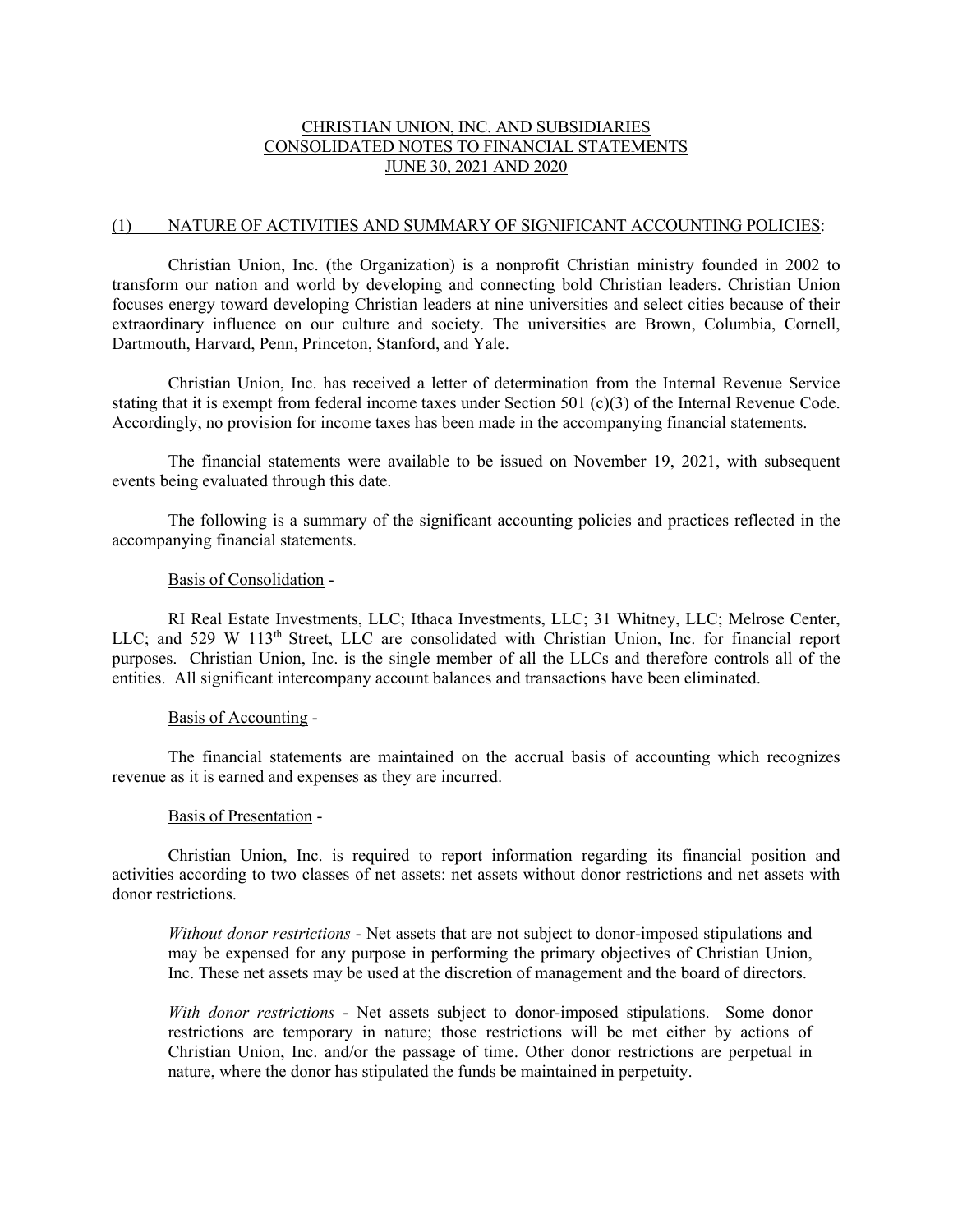### (1) SUMMARY OF SIGNIFICANT ACCOUNTING POLICIES: (Continued)

### Cash and Cash Equivalents -

 For purposes of the statements of cash flows, Christian Union, Inc. considers all highly liquid debt instruments with a maturity of three months or less to be cash equivalents.

### Concentrations of Credit Risk -

 Christian Union, Inc. maintains several bank accounts. Accounts at banking institutions are insured by the Federal Deposit Insurance Corporation (FDIC) up to \$250,000. The amount in excess of this insured amount at June 30, 2021 was approximately \$1,138,000. Cash is also maintained in nonfederally insured accounts. Christian Union, Inc. maintains its cash with high-quality financial institutions, which Christian Union, Inc. believes limits these risks.

#### Revenue Recognition for Contributions -

 Christian Union, Inc. recognizes contributions when cash, securities, or other assets; an unconditional promise to give; or a notification of a beneficial interest is received. Conditional promises to give; that is, those with a measurable performance or other barrier and a right of return, are not recognized until the conditions on which they depend have been met. Christian Union, Inc. reports gifts of cash and other assets as restricted support if they are received with donor stipulations that limit the use of the assets, or if they are designated as support for future periods. When a donor restriction expires; that is, when a stipulated time restriction ends or purpose restriction is accomplished, net assets with donor restrictions are reclassified to net assets without donor restrictions and reported in the statement of activities as net assets released from restrictions. Donor-imposed contributions whose restrictions are met in the same reporting period are reported as net assets without donor restrictions.

### Revenue Recognition for Rental Income -

 Christion Union, Inc. receives rental income from unrelated tenants. Rental income is considered a single performance obligation that is recognized over time. Rental income is charged each month and the monthly fees are recognized ratably over the life of the lease.

#### Unconditional Promise to Give -

 Unconditional promise to give is recorded in the fiscal year in which the pledge has become unconditional, and then is classified as either without donor restrictions or with donor restrictions depending on the existence and/or nature of donor restrictions. Management provides for probable uncollectible amounts through a provision for bad debt expense and an adjustment to a valuation allowance based on its assessment of the current status of individual accounts. Balances that are still outstanding after management has used reasonable collection efforts are written off through a charge to the valuation allowance and a credit to accounts receivable.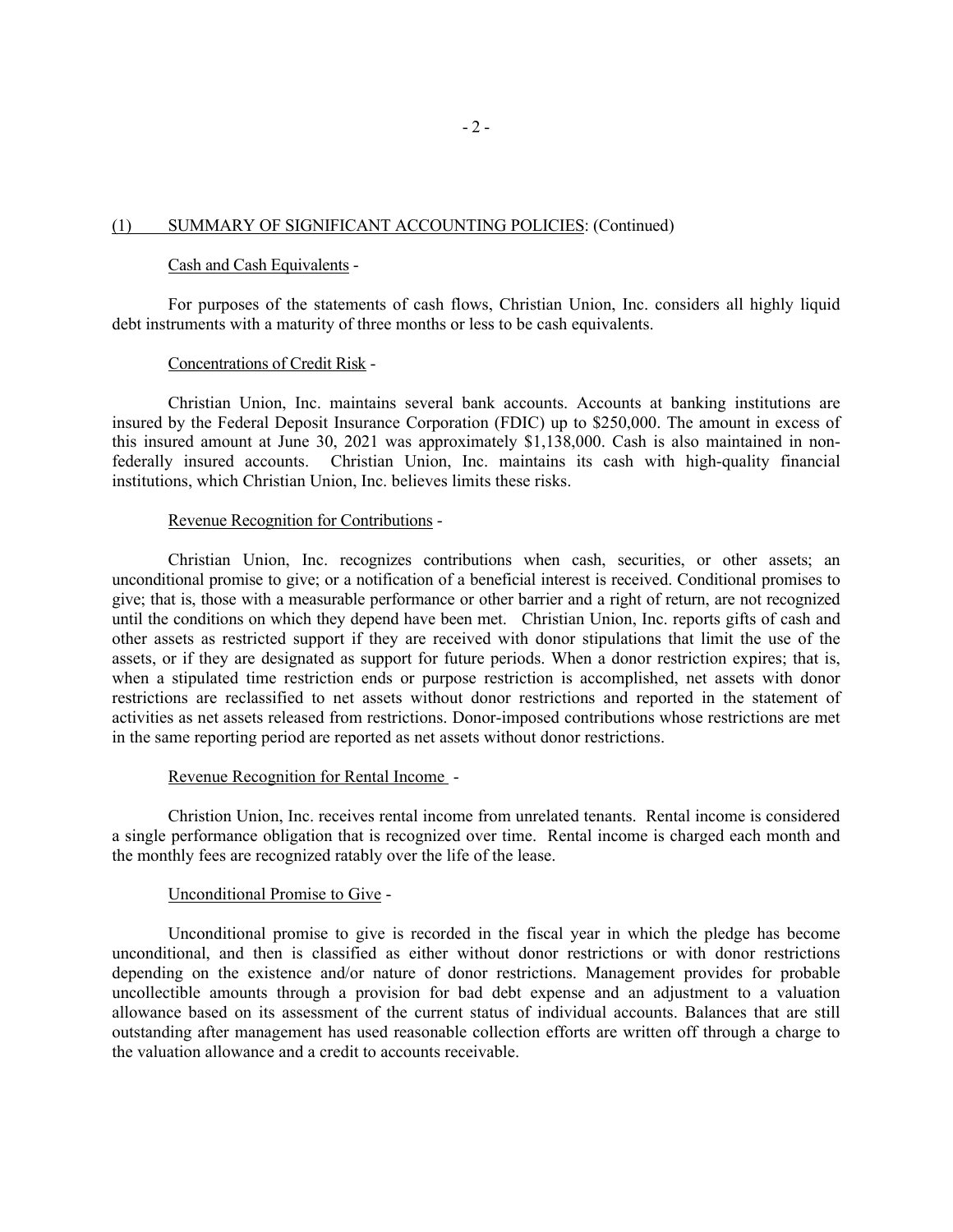#### (1) SUMMARY OF SIGNIFICANT ACCOUNTING POLICIES: (Continued)

#### Investments -

 Investments in securities are carried at fair value based on quoted market prices for those investments. Donated investments are recorded as support at fair value when received.

 Investment securities, in general, are exposed to various risks such as interest rate, credit, and overall market volatility. Due to the level of market risk associated with certain investment securities, it is possible that changes in the values of investment securities will occur in the near term and that such changes could materially affect the amounts reported in the statement of financial position.

# Property and Equipment -

 The cost of property and equipment is depreciated using the straight-line method over the estimated useful lives of the assets. When equipment is sold or otherwise disposed of, the cost and related accumulated depreciation are removed from the respective accounts and the resulting gain or loss is reflected in earnings. Expenditures for maintenance, repairs, and improvements which do not materially extend the useful lives of the assets, are charged to earnings. The major asset category and estimated useful lives are as follows:

| Assets                              | Life          |
|-------------------------------------|---------------|
| Computers, furniture, and equipment | $3 - 5$ years |
| Building and improvements           | 40 years      |

# Income Taxes -

 Christian Union, Inc. has been determined by the Internal Revenue Service to be exempt from income tax under Section 501(c)(3) of the Internal Revenue Code. Accordingly, no provision for income tax has been established.

 Christian Union, Inc. files income tax returns in the U.S. federal jurisdiction and in various states. With few exceptions, Christian Union, Inc. is no longer subject to U.S. federal, state and local, or non-U.S. income tax examinations by tax authorities for years before 2018. Christian Union, Inc. does not expect a material net change in unrecognized tax benefits in the next twelve months.

#### Use of Estimates -

The preparation of financial statements in conformity with generally accepted accounting principles requires management to make estimates and assumptions that affect the reported amounts of assets and liabilities and disclosure of contingent assets and liabilities at the date of the financial statements and reported amounts of revenues and expenses during the reporting period. Actual results could differ from those estimates.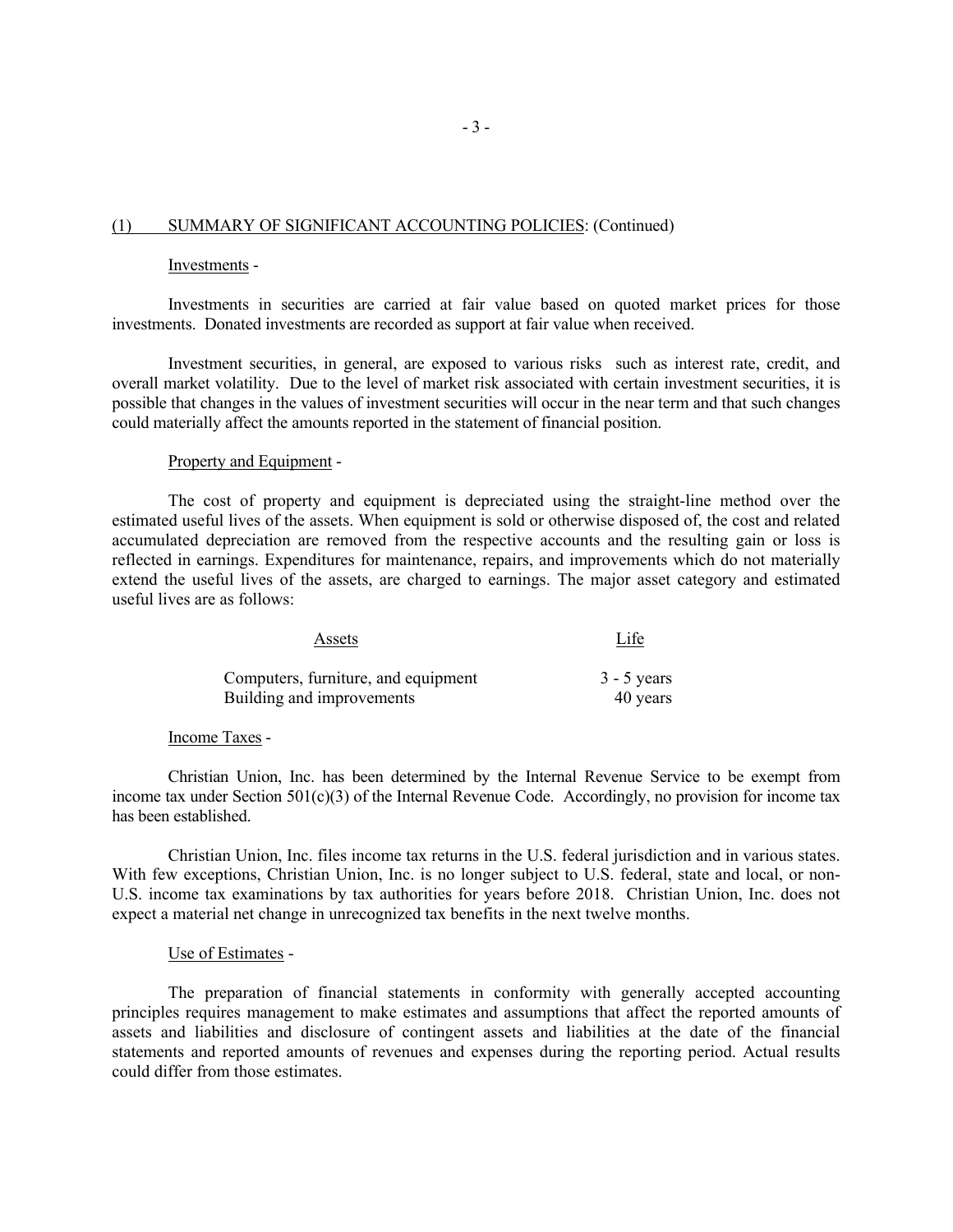### (1) SUMMARY OF SIGNIFICANT ACCOUNTING POLICIES: (Continued)

### Compensated Absences -

 Christian Union, Inc. has not recognized a liability for compensated absences. Compensated absences occur when employees are entitled to paid vacations, sick days, and other time off depending on job classification, length of service, and other factors. It is impracticable to estimate the amount of compensation for future absences and, accordingly, no liability has been recorded in the accompanying financial statements. Christian Union, Inc.'s policy is to recognize the costs of compensated absences when paid to employees. The amount will be insignificant to the financial statements as a whole.

### Comparative Information -

 The financial statements include certain prior-year, summarized, comparative information in total, but not by net asset class, which does not provide sufficient detail to constitute a presentation in conformity with U.S. generally accepted accounting principles. Accordingly, such prior-year information should be read in conjunction with Christian Union's financial statements for the year ended June 30, 2020, from which the summarized information was derived.

#### Reclassification -

Prior-year amounts were reclassified to be consistent with current-year presentation.

# (2) UNCONDITIONAL PROMISES TO GIVE:

Unconditional promises to give at June 30, 2021 and 2020, are as follows:

|                                                                             |   | 2021    | 2020           |
|-----------------------------------------------------------------------------|---|---------|----------------|
| Receivable in less than one year<br>Receivable in greater than one year and | S | 190,800 | \$<br>105,000  |
| less than five years                                                        |   | 75,000  | 105,000        |
| Total unconditional promises to give                                        |   | 265,800 | 210,000        |
| Less - Discounts to net present value                                       |   | (3,305) | (3,305)        |
| Net unconditional promise to give                                           |   | 262,495 | <u>206,695</u> |

The discount rate used on long-term promises to give is 3.25% for the year ended June 30, 2021.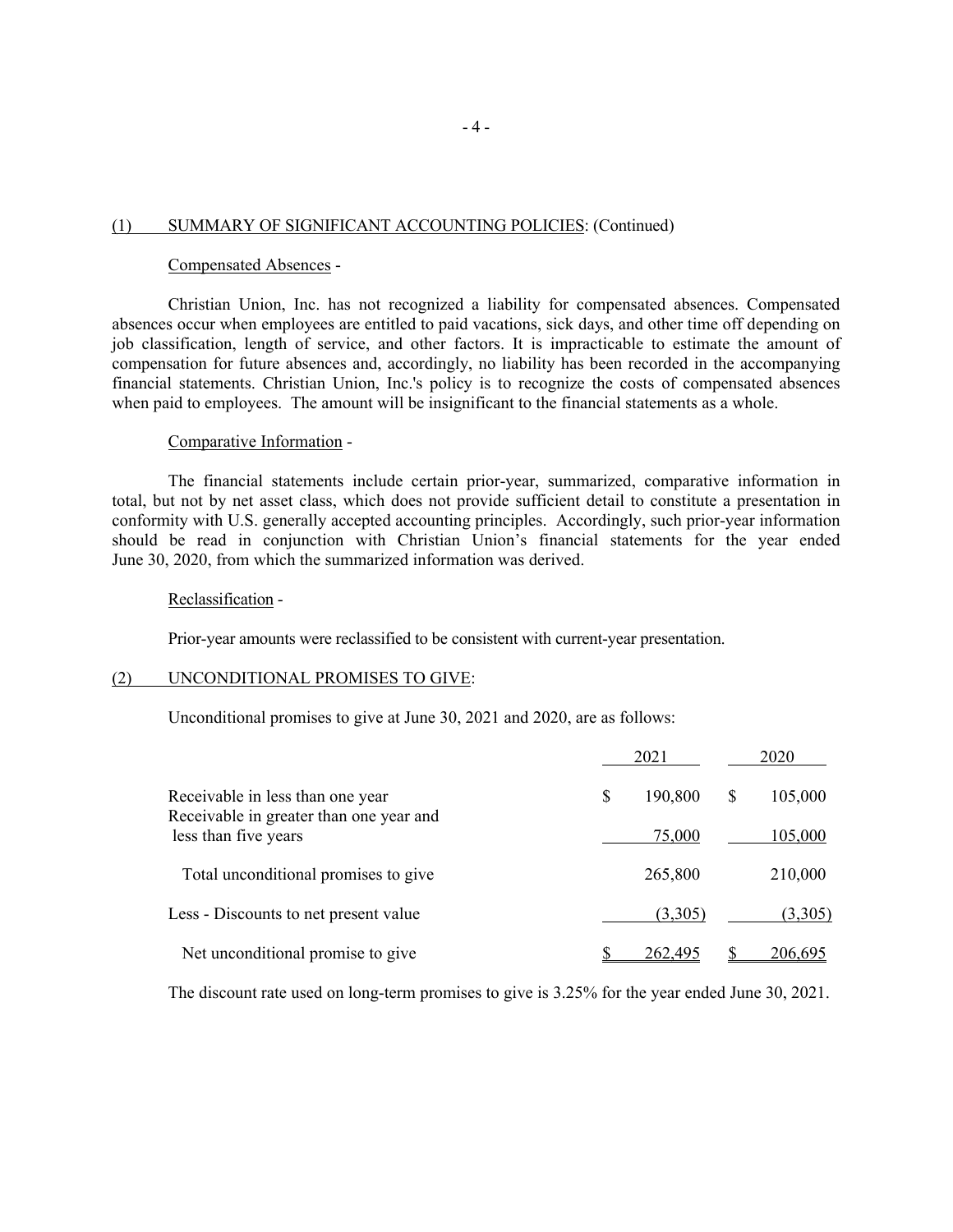#### (3) INVESTMENTS:

Investments consist of the following at June 30, 2021 and 2020:

|                                                                              | 2021                     | 2020                      |
|------------------------------------------------------------------------------|--------------------------|---------------------------|
| Domestic Equity Mutual Funds<br>Domestic Bond Funds                          | S<br>1,043,251<br>53,462 | \$<br>867,923<br>59,413   |
| Total                                                                        | 1,096,713                | 927,336                   |
| Investment return consists of the following:                                 |                          |                           |
|                                                                              | 2021                     | 2020                      |
| Interest and dividends<br>Realized and unrealized gain (loss) on investments | S<br>38,459<br>176,362   | \$<br>22,352<br>(61, 878) |
| Total                                                                        | 214,821                  | (39,526)                  |

### (4) FAIR VALUE MEASUREMENTS:

The Accounting Standards Codification (ASC) for Fair Value Measurements which establishes a single definition of fair value and a framework for measuring fair value, sets out a fair value hierarchy to be used to classify the source of information used in fair value measurement, and expands disclosures about fair value measurements required under other accounting pronouncements. It does not change existing guidance as to whether or not an instrument is carried at fair value.

The ASC-established market and observable inputs are the preferred source of values, followed by assumptions based on hypothetical transactions in the absence of market inputs.

 The valuation techniques are based upon observable and unobservable inputs. Observable inputs reflect market data obtained from independent sources, while unobservable inputs reflect Christian Union, Inc.'s market assumptions. These two types of inputs create the following fair value hierarchy:

Level 1 - Quoted prices in active markets for identical assets or liabilities.

Level 2 - Observable inputs other than quoted prices included in Level 1, such as quoted prices for similar assets and liabilities in active markets; quoted prices for identical or similar assets and liabilities in markets that are not active; or other inputs that are observable or can be corroborated by observable market data.

Level 3 - Unobservable inputs that are supported by little or no market activity and that are significant to the fair value of the assets or liabilities. These inputs reflect management's own assumptions about the assumptions a market participant would use in pricing the asset or liability. This includes certain pricing models, discounted cash flow methodologies, and similar techniques that use significant unobservable inputs.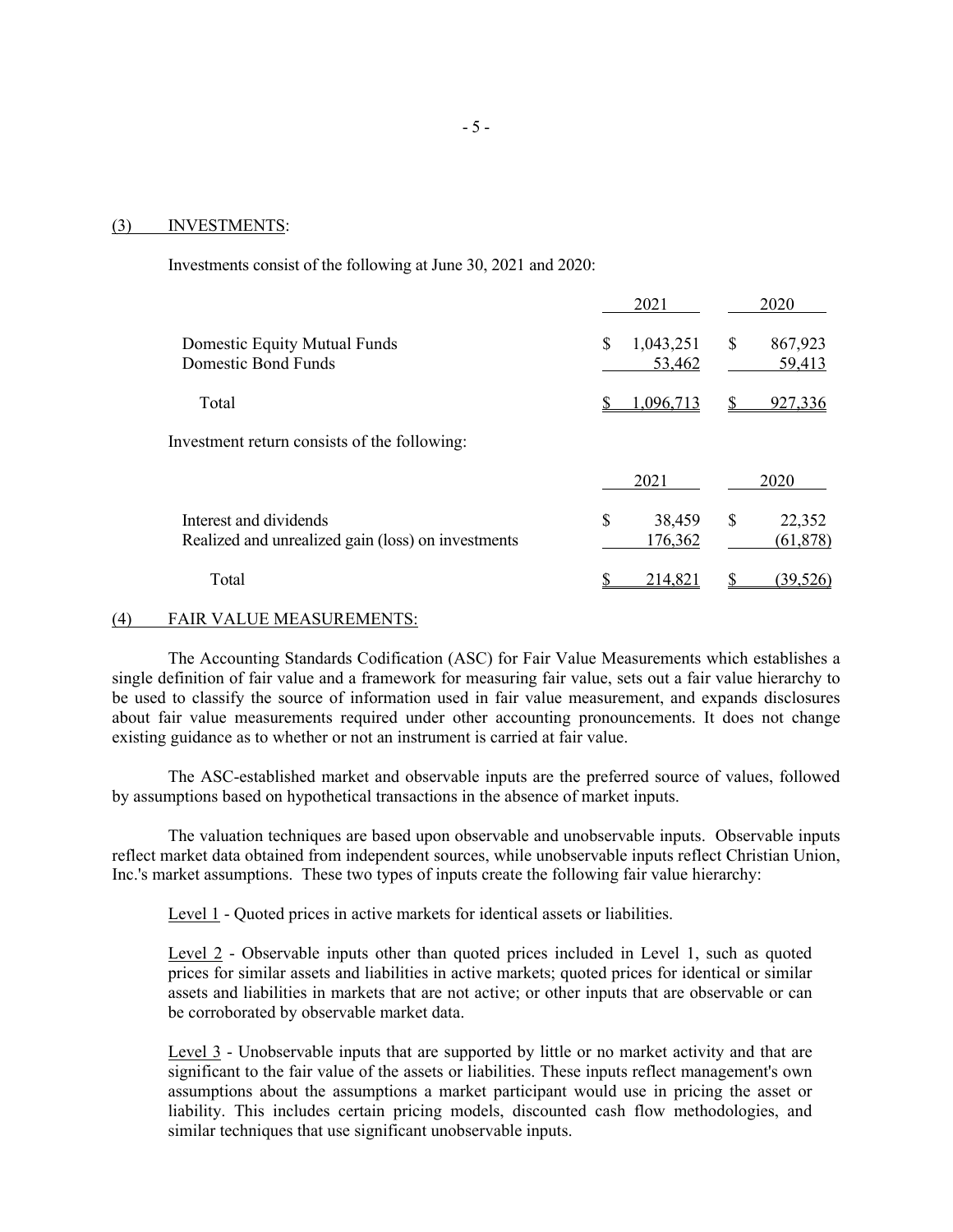#### (4) FAIR VALUE MEASUREMENTS: (Continued)

 Following is a description of the valuation methodologies used for assets measured at fair value. There have been no changes in the methodologies used at June 30, 2021 and 2020.

*Mutual Funds*: Valued at the closing price reported on the active market on which the individual funds are traded.

 The preceding methods described may produce a fair value calculation that may not be indicative of net realizable value or reflective of future fair values. Furthermore, although Christian Union, Inc. believes its valuation methods are appropriate and consistent with other market participants, the use of different methodologies or assumptions to determine the fair value of certain financial instruments could result in a different fair value measurement at the reporting date.

 The following tables set forth by level, within the fair value hierarchy, Christian Union, Inc.'s assets at fair value as of June 30, 2021 and 2020:

| Assets at Fair Value as of June 30, 2021 |               |         |          |  |                    |                                          |
|------------------------------------------|---------------|---------|----------|--|--------------------|------------------------------------------|
| Level 1                                  |               | Level 2 |          |  | Total              |                                          |
|                                          |               |         |          |  |                    |                                          |
|                                          |               |         |          |  |                    |                                          |
| \$1,043,251                              | $\mathcal{S}$ |         | <b>S</b> |  |                    | \$1,043,251                              |
| 53,462                                   |               |         |          |  |                    | 53,462                                   |
| \$1,096,713                              | \$            |         |          |  |                    | 1,096,713                                |
|                                          |               |         |          |  |                    |                                          |
| Level 1                                  |               |         |          |  |                    | Total                                    |
|                                          |               |         |          |  |                    |                                          |
|                                          |               |         |          |  |                    |                                          |
| 867,923                                  | \$            |         | \$       |  | \$                 | 867,923                                  |
|                                          |               |         |          |  |                    |                                          |
| 59,413                                   |               |         |          |  |                    | 59,413                                   |
|                                          |               |         | Level 2  |  | Level 3<br>Level 3 | Assets at Fair Value as of June 30, 2020 |

#### (5) NET ASSETS:

 Net assets with donor restrictions for specific purposes are available for the following purposes at June 30, 2021 and 2020, respectively:

|                                                           | 2021              |                    |
|-----------------------------------------------------------|-------------------|--------------------|
| Melrose Center Operations<br><b>Ministry Partnerships</b> | 919,733<br>88.418 | 925,678<br>106.996 |
| Total                                                     | ,008,152          | 1,032,674          |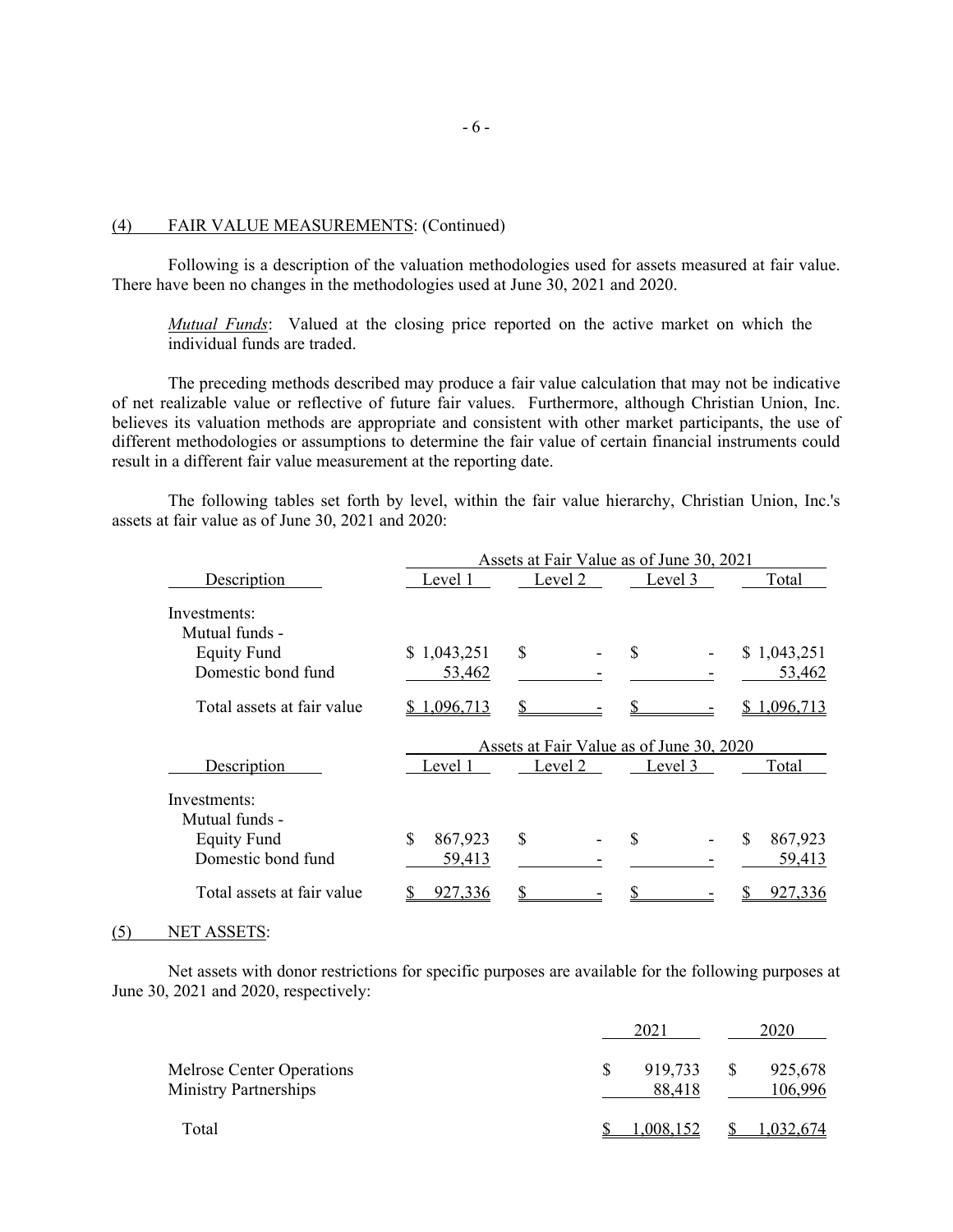#### (5) NET ASSETS: (Continued)

 Net assets were released from temporary restrictions in the amount of \$24,522 and \$1,187,232 throughout the years ended June 30, 2021 and 2020. These assets were utilized for various programs in accordance with donor restrictions.

# (6) LIQUIDITY AND AVAILABILITY:

 Financial assets available for general expenditure, that is, without donor or other restrictions limiting their use, within one year, comprise the following:

|                                                                                                                                                             | 2021                                    | 2020                                   |
|-------------------------------------------------------------------------------------------------------------------------------------------------------------|-----------------------------------------|----------------------------------------|
| Cash & cash equivalents<br>Unconditional promises to give<br>Investments                                                                                    | \$<br>1,771,478<br>262,495<br>1,096,713 | \$.<br>2,315,807<br>206,695<br>927,336 |
| Total                                                                                                                                                       | 3,130,686                               | 3,449,838                              |
| Less: Unconditional promises greater than one year<br>Net assets with donor restrictions                                                                    | 75,000<br>1,008,152                     | 105,000<br>1,032,675                   |
| Total                                                                                                                                                       | 1,083,152                               | 1,137,675                              |
| Financial assets available to meet cash needs for general<br>expenditures that is without donor or other restrictions<br>limiting their use within one year | 2,047,534                               | 2,312,163                              |

 Christian Union, Inc. sets a goal of having financial assets on hand to meet 60 days of normal operating expenses which are, on average, approximately \$1,300,000. As part of its liquidity management, the Organization has a policy to structure its financial assets to be available as general expenditures, liabilities, and other obligations become due. The Organization also invests its cash in excess of its daily needs in short-term investments. Should an unforeseen liquidity need arise, Christian Union, Inc. could also draw upon a \$12,000,000 available line of credit (as discussed in Note 10).

# (7) RETIREMENT PLAN:

 Effective March 20, 2006, Christian Union, Inc. established a voluntary employee payroll reduction plan. All employees working a minimum of 20 hours per week are eligible to participate. Each year, Christian Union, Inc. may make discretionary contributions. Contributions made for the years ending June 30, 2021 and 2020, were \$55,681 and \$89,957, respectively.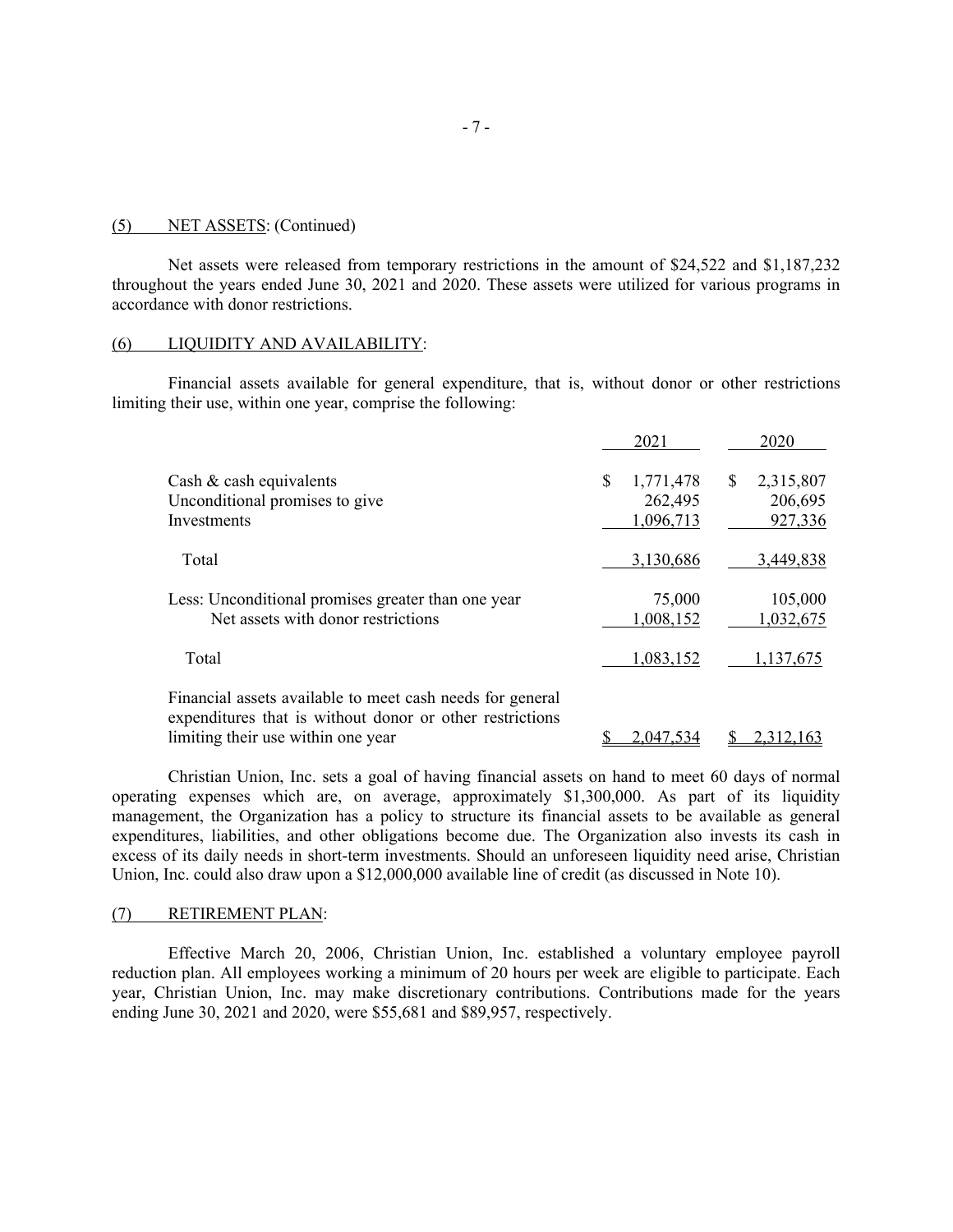# (8) PROPERTY AND EQUIPMENT:

|      |                                                                                                                                                                                                                                                                                                                                                                                                                                | 2021                               | 2020                                  |
|------|--------------------------------------------------------------------------------------------------------------------------------------------------------------------------------------------------------------------------------------------------------------------------------------------------------------------------------------------------------------------------------------------------------------------------------|------------------------------------|---------------------------------------|
|      | Computers, furniture, and equipment<br>Building, land, and improvements                                                                                                                                                                                                                                                                                                                                                        | \$<br>233,990<br><u>10,677,535</u> | $\mathbb{S}$<br>389,354<br>10,676,319 |
|      |                                                                                                                                                                                                                                                                                                                                                                                                                                | 10,911,525                         | 11,065,673                            |
|      | Less: accumulated depreciation                                                                                                                                                                                                                                                                                                                                                                                                 | (1,332,088)                        | (1,225,970)                           |
|      |                                                                                                                                                                                                                                                                                                                                                                                                                                | 9,579,437                          | 9,839,703                             |
| (9)  | <b>LINES OF CREDIT:</b>                                                                                                                                                                                                                                                                                                                                                                                                        |                                    |                                       |
|      |                                                                                                                                                                                                                                                                                                                                                                                                                                | 2021                               | 2020                                  |
|      | Line of credit bearing interest of lowest applicable<br>federal rate imposed by federal tax law. Note matures<br>the earlier of March 31, 2021, or thirty days after<br>receiving funds under the Coronavirus Aid Relief and<br>Economic Security Act or any other Federal Coronavirus<br>related program.<br>The note was forgiven by the<br>individual who provided the loan and was converted to a<br>contribution in 2021. |                                    | 1,000,000                             |
|      |                                                                                                                                                                                                                                                                                                                                                                                                                                |                                    |                                       |
|      | Christian Union, Inc. has a total of \$12,000,000 line of<br>Interest accrues at 1.52%. Notes mature the<br>credit.<br>earlier of December 2023, or seven days after a change                                                                                                                                                                                                                                                  |                                    |                                       |
|      | in the President of the organization, unsecured.                                                                                                                                                                                                                                                                                                                                                                               | 4,167,658                          | 4,106,858                             |
|      |                                                                                                                                                                                                                                                                                                                                                                                                                                | 4,167,658                          | 5,106,858<br>S                        |
| (10) | MORTGAGE AND LOAN PAYABLE:                                                                                                                                                                                                                                                                                                                                                                                                     |                                    |                                       |
|      |                                                                                                                                                                                                                                                                                                                                                                                                                                | 2021                               | 2020                                  |
|      | Mortgage payable to bank, payable in 120 installments<br>of \$18,706.95, including interest at 4.33%, remaining<br>outstanding balance due February 13, 2028, secured by<br>real estate.                                                                                                                                                                                                                                       | \$<br>1,615,592                    | $\mathbb{S}$<br>1,766,505             |
|      | Mortgage payable to bank, payable in 120 installments<br>of \$2,144, including interest at 4.89%, remaining<br>outstanding balance due December 2023, secured by real<br>estate.                                                                                                                                                                                                                                               | 278,620                            | 287,357                               |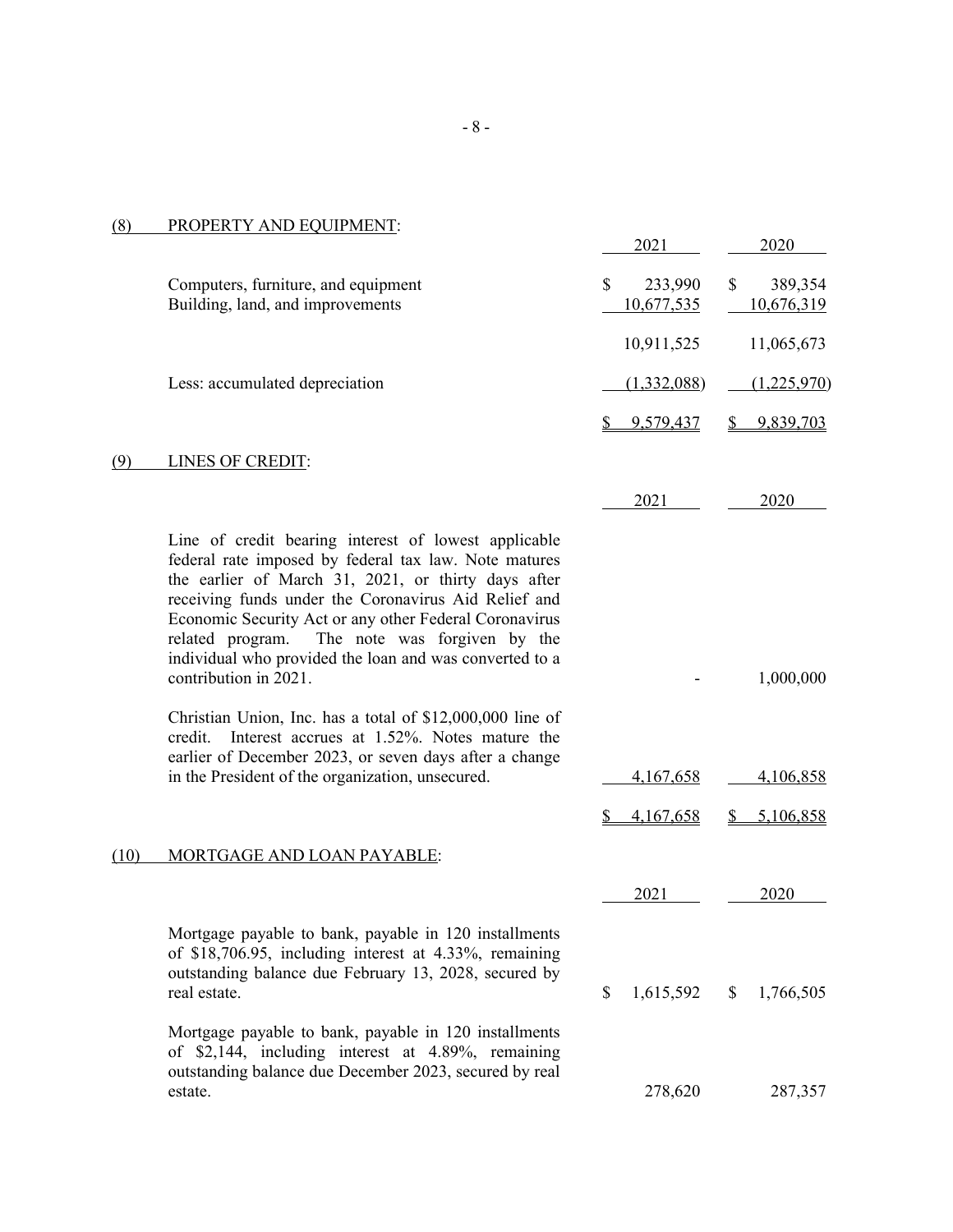# (10) MORTGAGE AND LOAN PAYABLE:

|                                                                                                                                                                                                                                                                                                                                                                                                                                                                                                                                                                                                                                                                                                                                                                                                                                                                                                                                                                                                              | 2021                  | 2020                     |
|--------------------------------------------------------------------------------------------------------------------------------------------------------------------------------------------------------------------------------------------------------------------------------------------------------------------------------------------------------------------------------------------------------------------------------------------------------------------------------------------------------------------------------------------------------------------------------------------------------------------------------------------------------------------------------------------------------------------------------------------------------------------------------------------------------------------------------------------------------------------------------------------------------------------------------------------------------------------------------------------------------------|-----------------------|--------------------------|
| Loan payable to individual, interest only at 3.03%,<br>Principal due December 2023, unsecured. Any past-due<br>interest accrues at 12%. The note was forgiven and was<br>converted to a contribution in 2021.                                                                                                                                                                                                                                                                                                                                                                                                                                                                                                                                                                                                                                                                                                                                                                                                | \$                    | $\mathcal{S}$<br>180,000 |
| Payroll Protection Program (PPP) loan payable to a bank<br>as part of the Economic Aid Act, interest at 1% with the<br>amount to be repaid in equal installments of principal<br>and interest, of \$33,367 beginning in August, 2022 with<br>final payment due March, 2026. As part of the loan<br>agreement, the entire loan, or a portion, can be forgiven.<br>Christian Union, Inc. intends to maximize the forgivable<br>portion of this loan. Christian Union, Inc. has adopted<br>ASC 470 to account for the PPP loan and will record a<br>gain from the forgiven portion of the loan.<br>Payroll Protection Program (PPP) loan payable to a bank<br>as part of the Coronavirus Aid, Relief ,and Economic<br>Security (CARES) Act, interest at 1% with the amount<br>to be repaid in equal installments of principal and<br>interest, beginning at the earlier of the date the SBA<br>remits the loan forgiveness amount or 10 months after<br>the end of the forgivable covered period, final payment | 1,440,957             |                          |
| due May 2022. As part of the loan agreement, the entire<br>loan, or a portion, can be forgiven. Christian Union, Inc.<br>intends to maximize the forgivable portion of this loan.<br>Christian Union, Inc. has adopted ASC 470 to account<br>for the PPP loan and will record a gain from the forgiven                                                                                                                                                                                                                                                                                                                                                                                                                                                                                                                                                                                                                                                                                                       |                       |                          |
| portion of the loan when it is forgiven.                                                                                                                                                                                                                                                                                                                                                                                                                                                                                                                                                                                                                                                                                                                                                                                                                                                                                                                                                                     | 1,346,236             | 1,346,236                |
| Less - unamortized mortgage cost                                                                                                                                                                                                                                                                                                                                                                                                                                                                                                                                                                                                                                                                                                                                                                                                                                                                                                                                                                             | 4,681,405<br>(13,792) | 3,580,098<br>(16,162)    |
| Mortgage and loan payable                                                                                                                                                                                                                                                                                                                                                                                                                                                                                                                                                                                                                                                                                                                                                                                                                                                                                                                                                                                    | 4,667,613<br>\$       | 3,563,936<br>S           |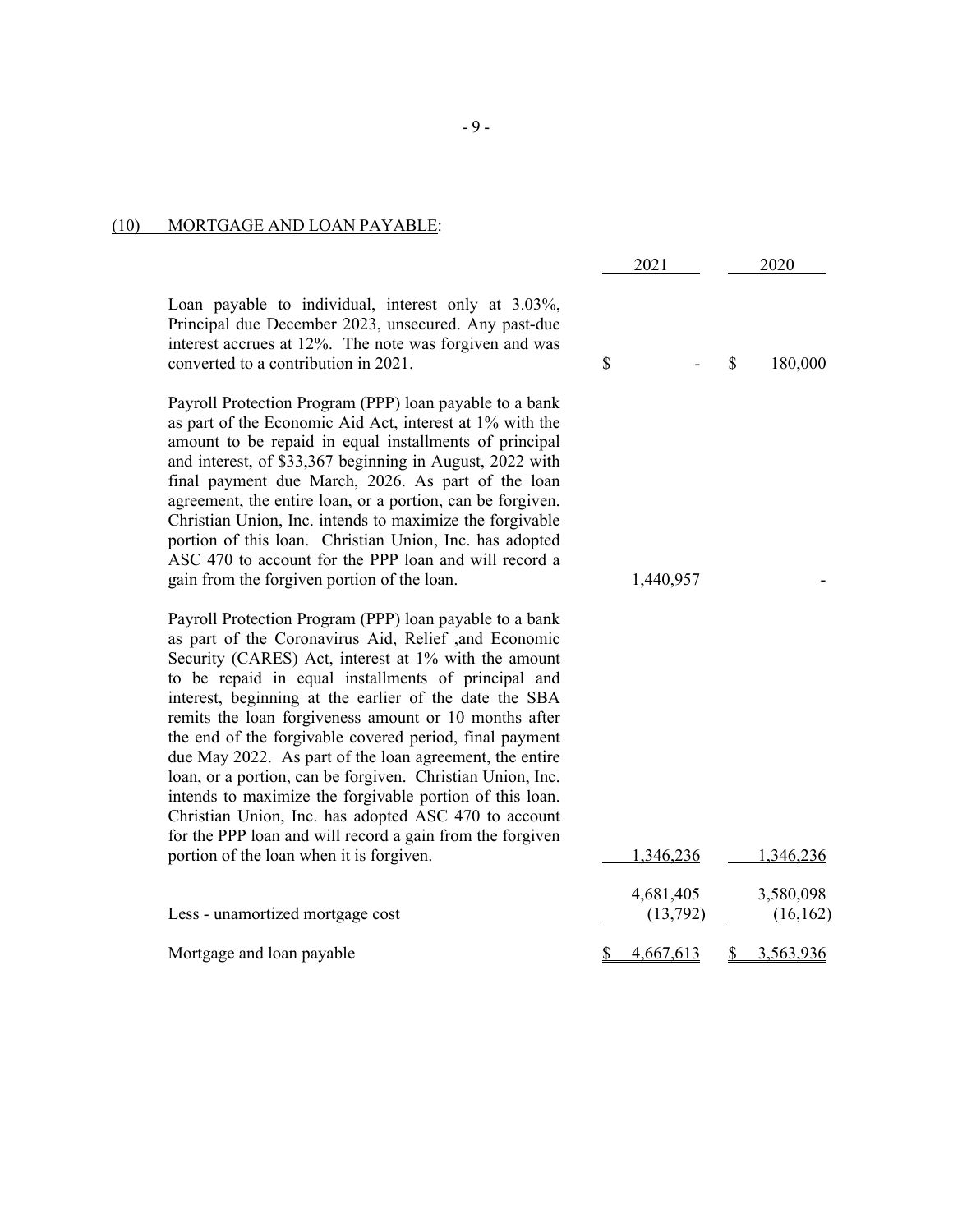#### (10) MORTGAGE AND LOAN PAYABLE: (Continued)

The aggregate amount of long-term debt maturing over the next five years as of June 30, 2021, is as follows:

| Year       | Amount          |
|------------|-----------------|
| 2022       | 1,515,860<br>\$ |
| 2023       | 480,682         |
| 2024       | 576,214         |
| 2025       | 588,428         |
| 2026       | 553,167         |
| Thereafter | 967,054         |
|            | \$<br>4,681,405 |

#### (11) CONTRIBUTED SERVICES AND FACILITIES:

 Volunteers make significant contributions of their time to develop Christian Union, Inc.'s programs, activities, and fund-raising. The value of the volunteers' contributed time, as well as the value of donated materials and other non-monetary items provided for Christian Union, Inc.'s activities, is not reflected in the accompanying financial statements since the Organization believes they are not susceptible to an objective measurement of valuation and they do not meet the criteria under generally accepted accounting principles to record on the statement of activities.

# (12) ECONOMIC DEPENDENCY:

 Christian Union, Inc. relies primarily on gifts from a small number of benefactors. It is unlikely Christian Union, Inc. could continue without these continued contributions. Christian Union, Inc. has implemented a multi-year fundraising plan focused on broadening its base of donors.

#### (13) CONSOLIDATED ENTITIES:

 Effective June 5, 2009, Christian Union, Inc. received an unrestricted contribution of a 100% interest in the single member Limited Liability Company RI Real Estate Investments, LLC. The entity's sole asset is a building in Providence, Rhode Island. The financial results of RI Real Estate Investments, LLC have been consolidated with those of Christian Union, Inc. in the accompanying financial statements, with significant balances and transactions between the two entities eliminated. The entity has been recorded as property and equipment at fair market value.

 Effective December 21, 2009, Christian Union, Inc. received an unrestricted contribution of a 100% interest in the single member Limited Liability Company Ithaca Investments, LLC. The entity's sole asset is a building in Ithaca, New York. The financial results of Ithaca Investments, LLC have been consolidated with those of Christian Union, Inc., in the accompanying financial statements with significant balances and transactions between the two entities eliminated. The entity has been recorded as property and equipment at fair market value.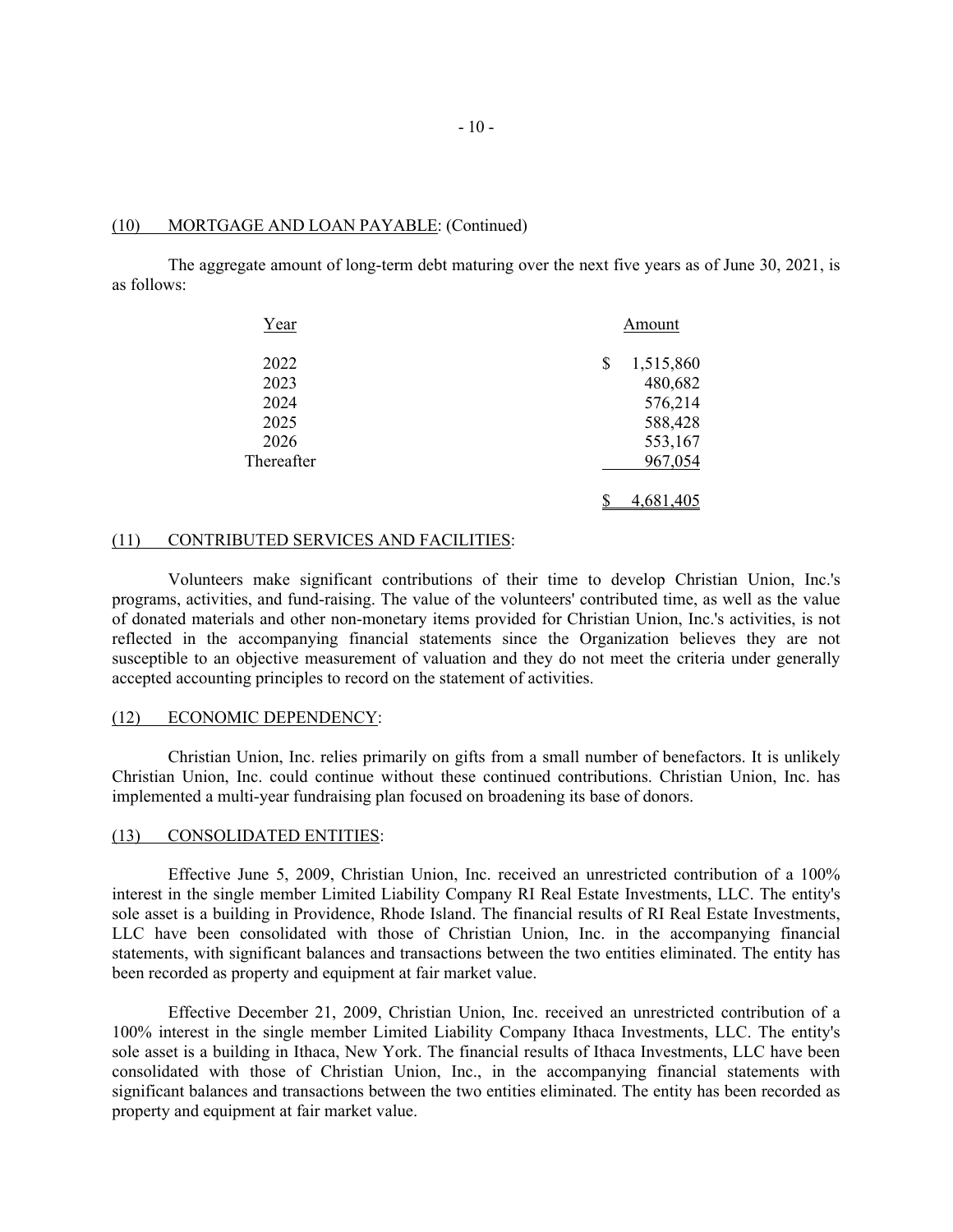### (13) CONSOLIDATED ENTITIES: (Continued)

 Effective December 20, 2013, Christian Union, Inc. purchased a building through the single member Limited Liability Company 31 Whitney, LLC. The entity's sole asset is the building in New Haven, CT. The financial results of 31 Whitney, LLC have been consolidated with those of Christian Union, Inc. in the accompanying financial statements with significant balances and transactions between the two entities eliminated. The entity has been recorded at cost.

 Effective October 17, 2016, Christian Union, Inc. purchased a building through the single member Limited Liability Company Melrose Center, LLC. The entity's sole asset is the building in Princeton, NJ. The financial results of Melrose Center, LLC have been consolidated with those of Christian Union, Inc. in the accompanying financial statements with significant balances and transactions between the two entities eliminated. The entity has been recorded at cost.

 Effective February 13, 2018, Christian Union, Inc. purchased a building through the single member Limited Liability Company 529 W 113<sup>th</sup> Street, LLC. The entity's sole asset is the building in New York, NY. The financial results of 529 W 113<sup>th</sup> Street, LLC have been consolidated with those of Christian Union, Inc. in the accompanying financial statements with significant balances and transactions between the two entities eliminated. The entity has been recorded at cost.

## (14) RENTAL INCOME AND LEASE COMMITMENTS:

 Christian Union, Inc. leases office space to various third parties under operating leases that expire at various dates through December 31, 2021. Lease income for the years ended June 30, 2021 and 2020, was \$202,900 and \$226,762, respectively.

 Approximate future minimum lease payments to be received under the terms of these operating leases are as follows:

| Year ending |                           |        |
|-------------|---------------------------|--------|
| June $30$ , |                           |        |
|             |                           |        |
| 2022        | $\boldsymbol{\mathsf{S}}$ | 79,800 |

 Christian Union, Inc. leases property in Massachusetts, New Hampshire, New York, and Pennsylvania with various expiration dates from third parties.

Future minimum lease payments under the non-cancelable operating leases are as follows:

| Year ending<br>June 30, |                        |
|-------------------------|------------------------|
| 2022<br>2023            | \$<br>57,750<br>29,050 |
|                         | ¢<br><u>86,800</u>     |